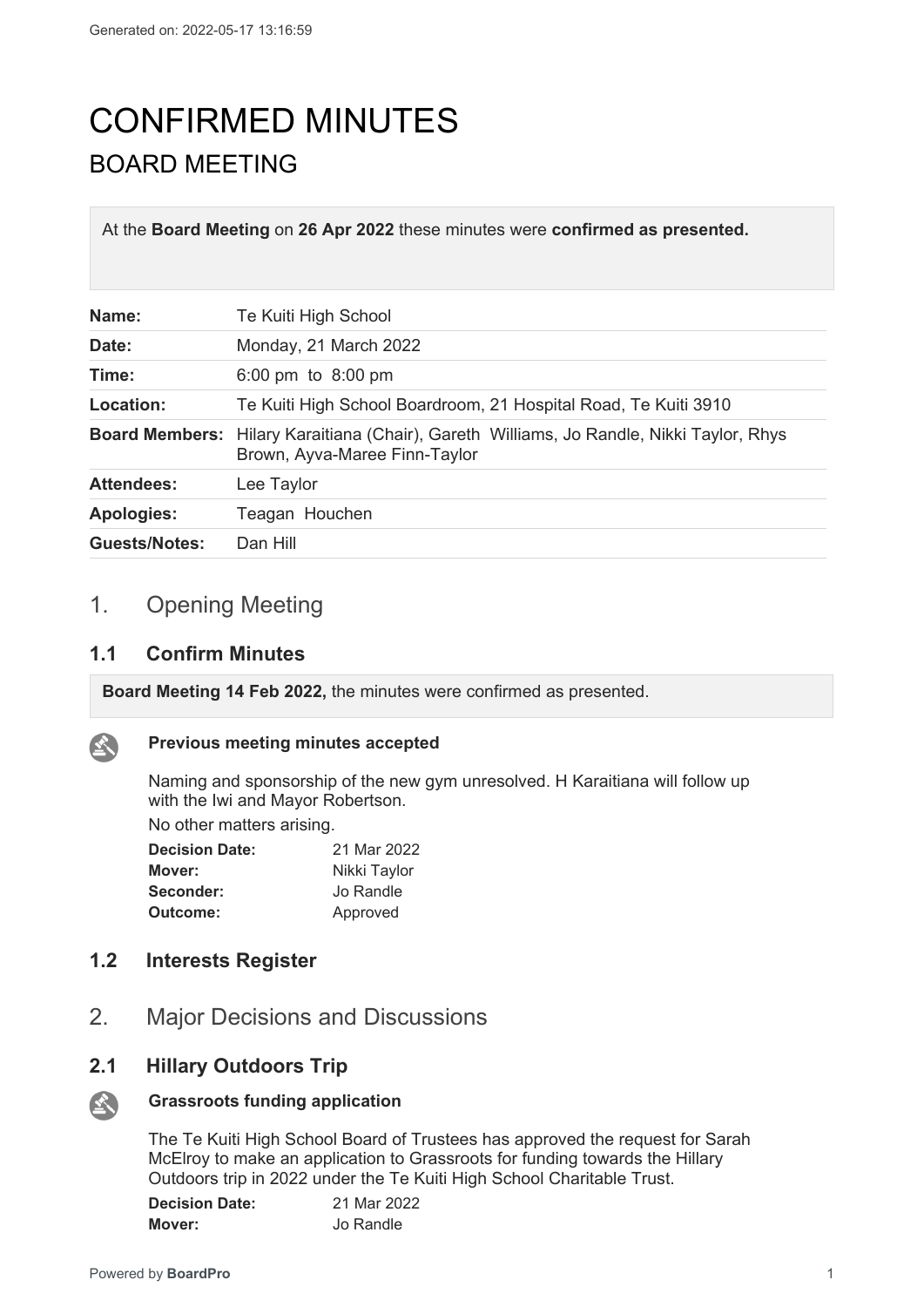| Seconder: | <b>Rhys Brown</b> |
|-----------|-------------------|
| Outcome:  | Approved          |

## **2.2 Science Block Roof**

Options we were given for the Science Block roof:

- Cut it and take away half of the building because Ministry of Education believe we are over code,
- Gold standard replacing the roof with a higher pitch or,
- Like for like which will cost around \$10,000-\$20,000

The Principal would like to keep what we have - Like for Like option. The Board need to make a recommendation. All agree 'Like for Like' option for the roof replacement.

The Board also recommend that we do another round of mould testing when the roof has been fixed. H Karaitiana will consult J Kwok from Capital Works.



#### **Science Roof**

It is the decision of the Board to replace the Science roof, 'Like for Like' option. All are in favour.

| <b>Decision Date:</b> | 21 Mar 2022       |
|-----------------------|-------------------|
| Mover:                | <b>Rhys Brown</b> |
| Seconder:             | Jo Randle         |
| Outcome:              | Approved          |

## **2.3 Confirm Charter**

Is the AoV completed? Yes it is. G Williams will share it with L Taylor to share with the Board.

Are they all uploaded to the portal? Yes they are.



公

#### **Charter & Annual Report 2021**

The Charter & Annual Report 2021 has been approved by the Te Kuiti High School Board of Trustees as tabled.

| <b>Decision Date:</b> | 21 Mar 2022       |
|-----------------------|-------------------|
| Mover:                | <b>Rhys Brown</b> |
| Seconder:             | Nikki Taylor      |
| Outcome:              | Approved          |

# 3. Board Annual Work Plan

## **3.1 2022 Policy Review - SchoolDocs**

#### **Policy Reviews - Term One**

It is the decision of the Board to review the Term One policies at the next meeting.

| <b>Decision Date:</b> | 21 Mar 2022       |
|-----------------------|-------------------|
| Mover:                | Hilary Karaitiana |
| Seconder:             | Nikki Taylor      |
| Outcome:              | Not Approved      |

## **3.2 Audit 2021**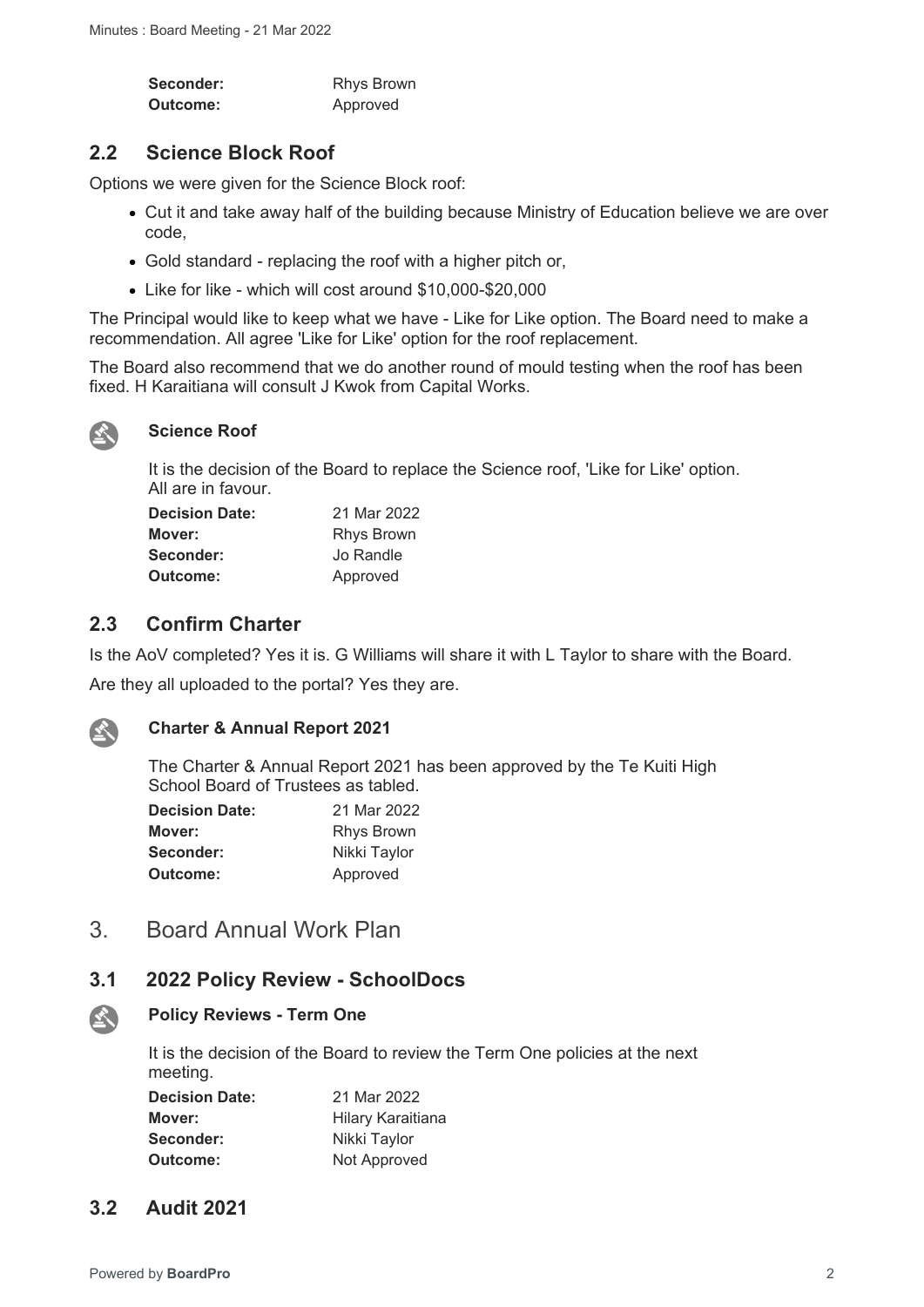# 4. Actions from Previous Meetings

# **4.1 Action List**

| Due Date    | <b>Action Title</b>                                                                                  | Owner             |
|-------------|------------------------------------------------------------------------------------------------------|-------------------|
| 26 Oct 2021 | NZ Uniforms<br><b>Status: In Progress</b>                                                            | Paula Skelton     |
| 31 Oct 2021 | <b>TTS Server Payment</b><br>Status: Completed on 8 Dec 2021                                         | Hilary Karaitiana |
| 1 Nov 2021  | Confirm Meeting Minutes - July 2021<br>Status: Completed on 8 Dec 2021                               | Hilary Karaitiana |
| 10 Dec 2021 | <b>Batch Payments for Approving</b><br>Status: Completed on 10 Feb 2022                              | Lee Taylor        |
| 10 Dec 2021 | <b>School Server Payment</b><br>Status: Completed on 20 Jan 2022                                     | Lee Taylor        |
| 17 Dec 2021 | Curtain/Blinds<br><b>Status: Completed on 4 Apr 2022</b>                                             | Hilary Karaitiana |
| 31 Dec 2021 | Distribute the Ministry's Donations Scheme criteria to the Board<br>Status: Completed on 31 Dec 2021 | Hilary Karaitiana |
| 31 Dec 2021 | <b>School Uniform Actions</b><br>Status: Completed on 31 Dec 2021                                    | Gareth Williams   |
| 31 Dec 2021 | <b>Classroom Furniture Quotes</b><br><b>Status: Completed on 16 May 2022</b>                         | Gareth Williams   |
| 14 Feb 2022 | Re-send Email to H Karaitiana<br><b>Status: Completed on 16 Mar 2022</b>                             | Lee Taylor        |
| 21 Feb 2022 | Create the Board Annual Work Plan 2022<br><b>Status: Completed on 21 Feb 2022</b>                    | Hilary Karaitiana |
| 21 Mar 2022 | Annual Plan<br><b>Status: Completed on 4 Apr 2022</b>                                                | Gareth Williams   |

# 5. Management Reports

## **5.1 Principal's Report**

Comments from the Board:

- Department curriculum reporting to the Board starts next month. They have a template and are assigned 15 minutes presentation time. L Taylor will send out the 2022 Board Workplan so that they are aware what is planned for each month's board meeting.
- Utilising the Kahui ako Across Schools to look at a literacy & numeracy focus as well as a transition from Primary to Secondary.
- Professional Development programme based on Russel Bishop's Te Kotahitanga Programme - engaging Maori & Pasifika. Teachers are receiving this PLD.
	- o All 130 hours of funded PLD has gone towards this.
	- o We can access additional hours which we'd like to put towards a localised curriculum, MMTB are waiting to get MOE approval to deliver this and I have met with D Ruki to start discussions.
- Staff records can we get an update on which ones are complete and which are incomplete.
	- o Is the Code of conduct specific to each school? Yes and aligns with their job description.
- Hybrid learning some students fallen through the gaps, not here when devices were issued, some isolating at home but most have access and is being used. Google classroom is the one platform used for online learning by staff and students.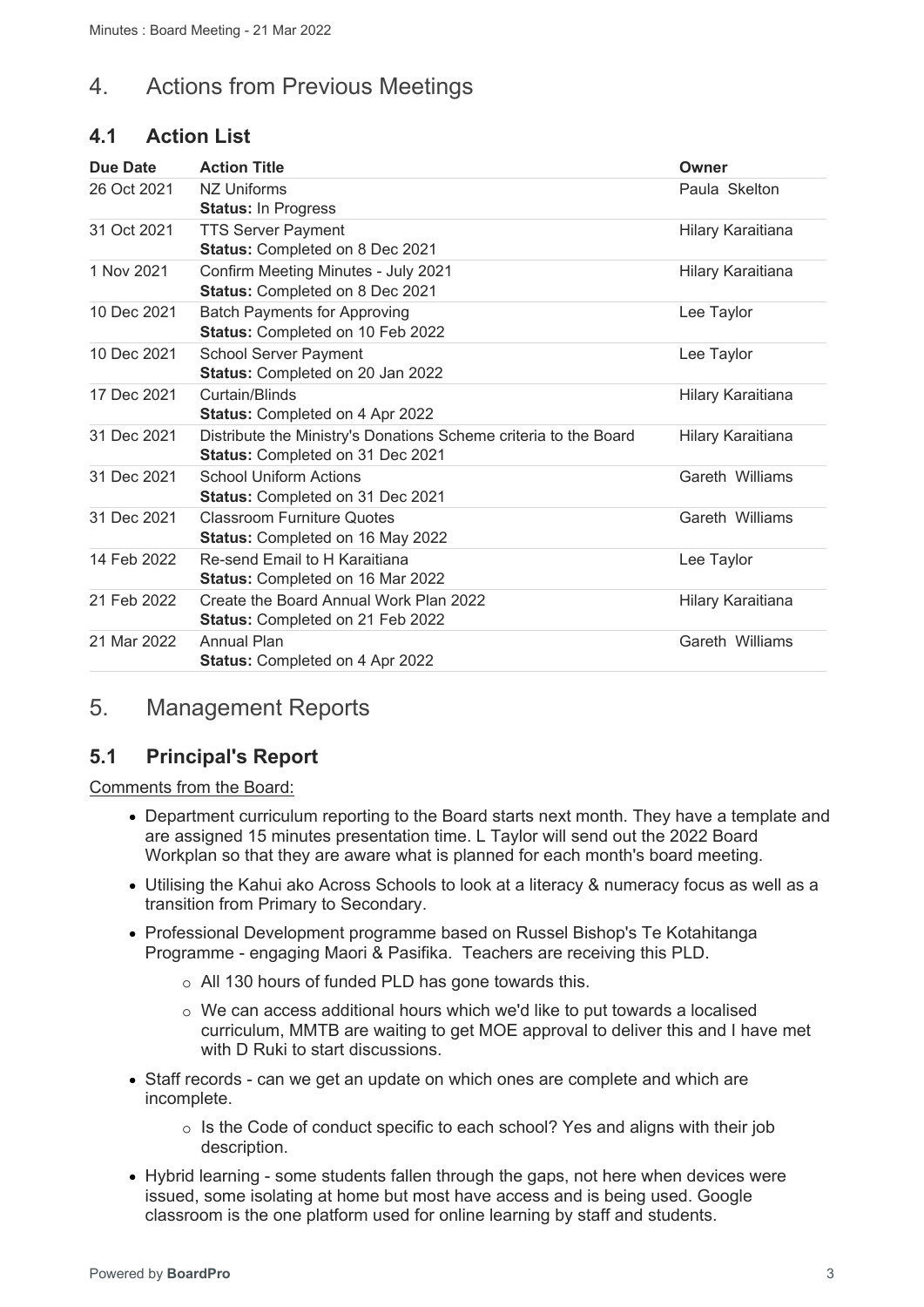Communication that went out was very confusing and there was no follow up. Can we keep the message clear.

• How do we measure attendance? The weekly number of students through the door on those days.



#### **Board work plan 2022**

L Taylor to share the board workplan 2022 with the Board. **Due Date:** 25 Mar 2022 **Owner:** Lee Taylor

ERO - will meet with the Principal and the Board on Monday 28th March 2022 via Zoom online meeting.



#### **ERO documents share with the Board**

G Williams will send out the Zoom invite and share the documents with the Board.

**Due Date:** 22 Mar 2022 **Owner: Gareth Williams** 



#### **Staff Files**

The Board would like an update on which files are complete and which are incomplete.

| Due Date: | 12 Apr 2022     |
|-----------|-----------------|
| Owner:    | Gareth Williams |

#### **5.2 Finance Report**

Dan Hill

- Accounts so far so good. The school is in a really good position.
- First Operational Grant has been received.
- Tricky to project at the beginning of the year as you don't have as much data keep an eye on it each month
- Gateway funding most notable, it was received in January
- Expenses:
	- o Uniform expenditure highest at this time of year
	- o Curriculum expenses
	- o Limit spending in Term 4
	- o Property, grounds, repairs & maintenance spending as expected for this time of
- Un-committed funds anything above \$0 is positive.
- Key areas for review:
	- o Cyclical maintenance is it current? 2021 was the last review.f
	- o Factoring in Ministry Projects
	- $\circ$  Leases & borrowing low risk, just be aware of it. (It does include credit card limits)
	- o Bank staffing has just reset at the end of February. Once again you need to monitor this closely.
		- 2021 to assess staffing under/overspend. It's very early but is something to keep an eye on.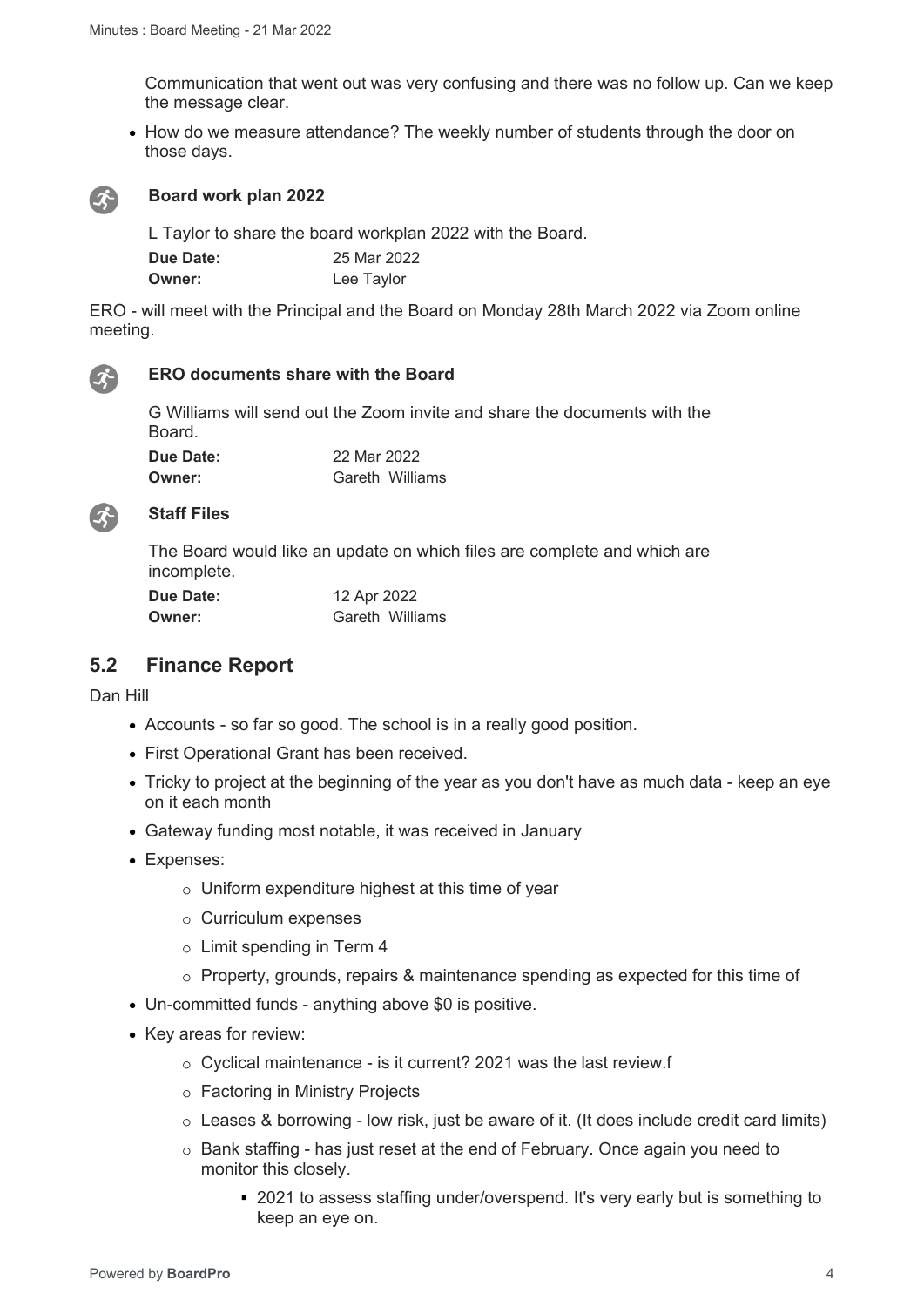- $\circ$  Support staff costs under budget to date (keep on this trend)
- o No expense codes exceeding budget
- Very little income in February net deficit for the month to be expected
- YTD \$200K+ surplus which is great
- Balance sheet within the cash and cash equivalents, what should be taken out is that the Transport Network Group funds should be taken out of these reports. They are not funds that belong to the school.
- Working capital over \$1M the school is in a pretty strong position. Important to build on this to go towards the future planned projects.

Queries from the Board:

Q1. Is there surplus for the capital? Do we need to touch our Term Deposits or use what cash we have in the account?

D Hill: You may need to touch some of the Term Deposit.

Q2. How much is the capital expenditure that we need to approve?

• Principal confirmed the amount totals \$68K

Q3. 2021 actuals, could we see that report before it is all signed off?

D Hill: Yes, we can get them prepared for the Board.

Q4. Is it ok to be this far behind with

 D Hill : Yet to see any consequences. It is not ideal. There are other schools in this position. It is something to continue to push. Happy to act as a conduit. Not overly worried but will keep an eye on it.

Q5. Can you please ensure that we receive the monthly finance reports at least a week before each Board meeting

Yes



#### **Capital Expenditure - \$83,800**

| Accepted              |              |
|-----------------------|--------------|
| <b>Decision Date:</b> | 21 Mar 2022  |
| Mover:                | Jo Randle    |
| Seconder:             | Nikki Taylor |
| Outcome:              | Approved     |



#### **Creditor Batches approved**

Resolution: The board have approved the following creditor payment batches as tabled.

- o Creditor Batch 14-FEB-2022 of \$3353.11
- o Creditor Batch 21-FEB-2022 of \$18,629.25
- o Creditor Batch 05-MAR-2022 of \$19,197.99

| <b>Decision Date:</b> | 21 Mar 2022     |
|-----------------------|-----------------|
| Mover:                | Jo Randle       |
| Seconder:             | Gareth Williams |
| Outcome:              | Approved        |